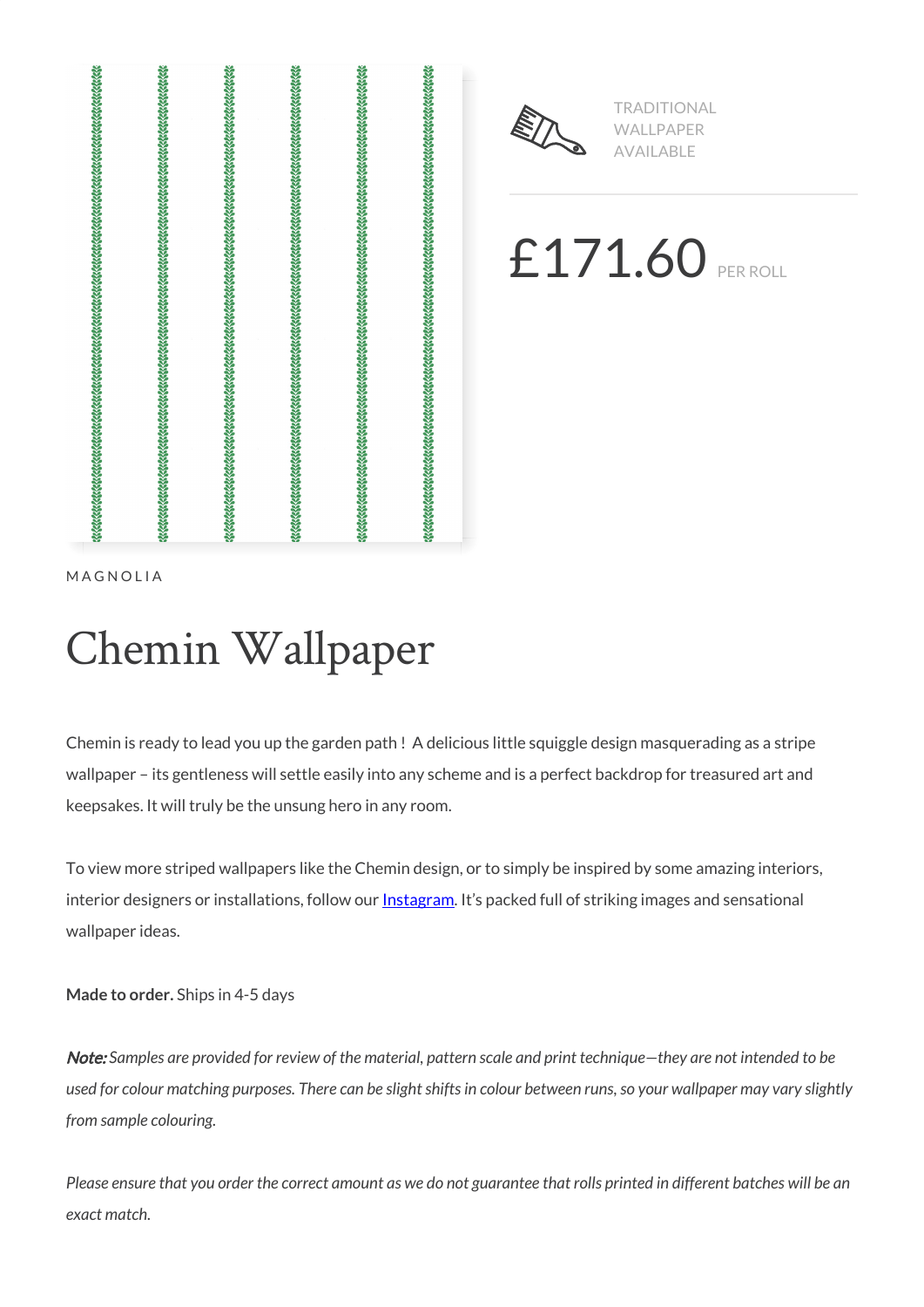| ROLL DIMENSIONS          |                               |                | 24" (61.5cm) x 33ft (10.05m) |                                |          |
|--------------------------|-------------------------------|----------------|------------------------------|--------------------------------|----------|
| PATTERN REPEAT           |                               |                | 31.5" (80cm)                 |                                |          |
| PATTERN MATCH            |                               |                | <b>Straight Match</b>        |                                |          |
| <b>FINISH</b>            |                               |                | Pre-trimmed Butt Join        |                                |          |
| CLEANABILITY             |                               |                | Washable                     |                                |          |
| USAGE                    |                               |                | Domestic & Commercial        |                                |          |
| L.                       |                               | ▌▋▅            |                              | $ \hspace{-.02in} \big\langle$ |          |
| DOMESTIC &<br>COMMERCIAL | GOOD LIGHT<br><b>FASTNESS</b> | PASTE THE WALL | STRAIGHT<br>MATCH            | STRIPPABLE                     | WASHABLE |

## MAGNOLIA

Magnolia is an interior design business based in Brisbane, Australia. They initially started as a home boutique store featuring antiques and homewares sourced by owner Robyn McKendry. Now Magnolia has launched into the wallpaper space with designs that featuring florals and patterns, playing with scale and colour. Magnolia wallpapers showcase the classic beauty of the past in a new fresh way.

## ADDITIONAL INFORMATION

If you're looking where to buy wallpaper online, look no further than our store. With free shipping and super fast turnaround times our wallpaper online is the number one place to buy. Speak directly with the manufacturers and receive best in class support.

# **Non-woven wallpaper advantages**

The most user-friendly wallpaper on the market.

Sourced from FSC Certified Forests and printed with water-based ink. Non-wovens are earth friendly, and totally 100% vinyl-free.

Fire rated – Milton & King wallpaper has obtained a Class A ? Group 1 Fire rating. Meaning they are ideal for